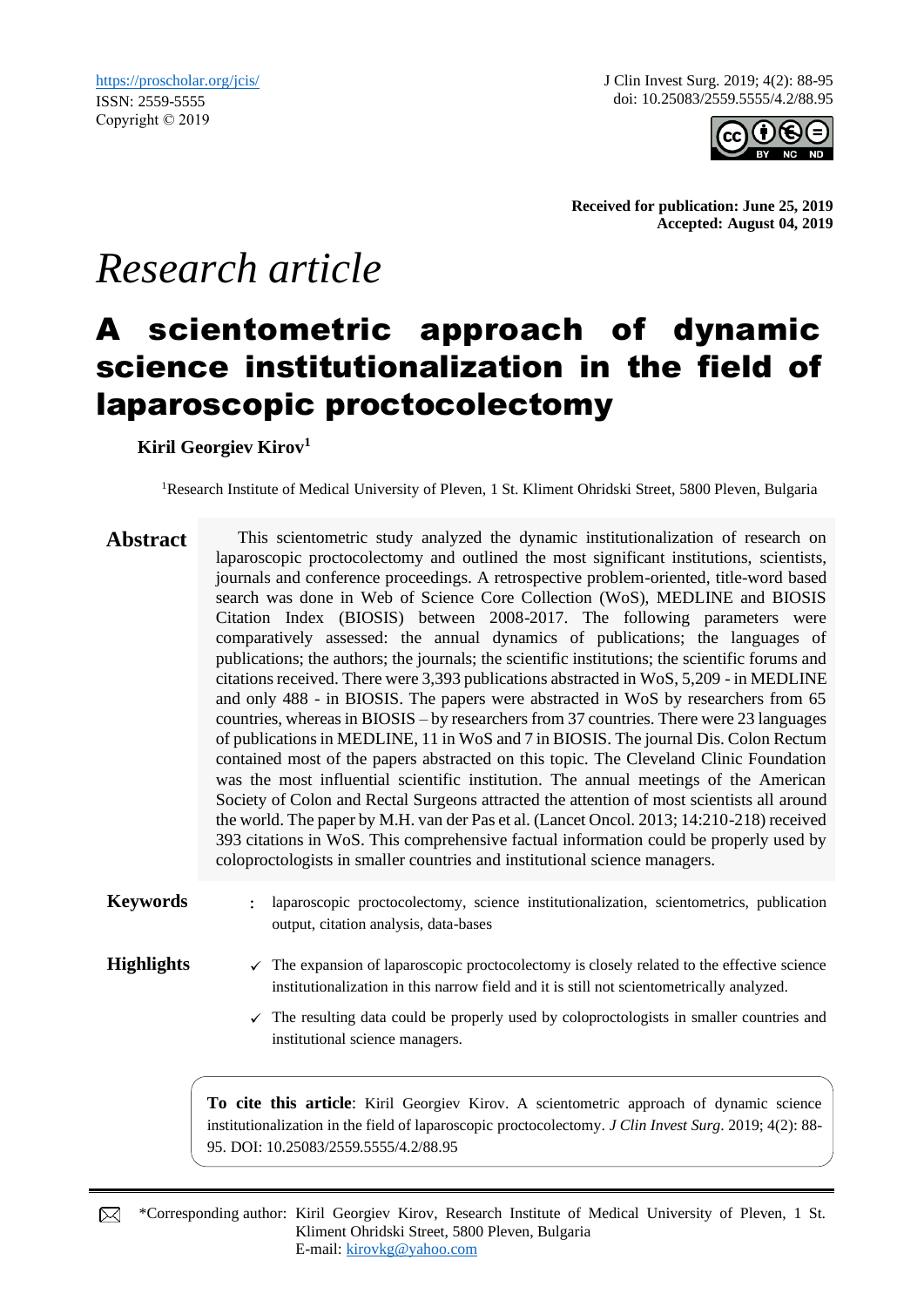### **Introduction**

Pure exponential growth in the global pursuit of science builds on contrasting competitive trends - rising competitions between countries and international collaboration across national borders (1). Home to many of the oldest research universities and other organizational forms, such as academies and research institutes, Europe is the core of scientific productivity between North America and Eastern Asia (2). Universities and extra-university research institutes provide facilities and support for intercultural collaboration and learning and for scientific discovery, extending massive educational expansion in societies worldwide (3), since countries benefit from the strength of the research universities (4).

The socio-medical importance of neoplastic and inflammatory colorectal diseases continuously increases and requires the joint efforts of specialists in coloproctology and different oncological areas. Successful laparoscopic restorative proctocolectomies were already possible about two decades ago as an appealing alternative to conventional open proctocolectomy surgery. The application of laparoscopy to the ileoanal pouch surgery was first described by Peters (5) in 1992 (6). The feasibility and safety of laparoscopic ileoanal pouch surgery has been proved by investigators from specialized centers (7-9). More recently, there has been a growing number of publications devoted closely to laparoscopic proctocolectomy.

The comparison between laparoscopic abdominal transanal proctocolectomy with coloanal anastomosis, low anterior resection, and abdominoperineal resection in 418 patients with low-lying rectal cancer proves that the first procedure is technically feasible and an oncologically safe surgical option (10). In a patient with a history of ulcerative colitis suffering from synchronous rectal and prostate cancer, the combination of simultaneous laparoscopic proctocolectomy and Retzius sparing robot-assisted radical prostatectomy for synchronous rectal and prostate cancer is both feasible and safe (11) The laparoscopic and open approaches of proctectomy in 488 rectal cancer patients with a mean age of 59 years provide similar values in terms of the direct cost of hospitalization for primary resection (12). In a 42-year-old female patient with synchronous triple colorectal adenocarcinoma, subtotal laparoscopic proctocolectomy and ileorectal anastomosis with lymph node dissection along the surgical trunk as well as central vascular ligation of the ileocolic artery, inferior mesenteric artery and right and left branches of the middle colic artery result in uneventful postoperative evolution of the patient (13).

The aim of the present study is to analyze scientometrically the dynamic science institutionalization on the specific topic of "laparoscopic proctocolectomy" as reflected in the information portals Web of Science Core Collection (WoS), MEDLINE and BIOSIS Citation Index (BIOSIS) of Web of Science (Clarivate Analytics, USA) and to outline the significant institutions, scientists, journals, and conference proceedings in this rapidly advancing field.

# **Materials and Methods**

In February 2018, a retrospective problem-oriented, title-word based search was done in *Web of Science Core Collection* (WoS), *MEDLINE* and *BIOSIS* of Web of Science (Clarivate Analytics, USA) for the time period between 2008-2017. The following scientometric parameters of the publication output and citation activity were comparatively assessed: i) the annual dynamics of publications – the number of abstracted publications – the total and the yearly number; ii) the languages of publications, iii) the authors – the number of unique names, the number of publications, and the country belongings; iv) the journals – the total and the yearly number, the number of abstracted articles from single journals; v) the scientific institutions – the organizational types, the country belongings and the thematic belongings; vi) the scientific forums – the number of publications and the thematic belongings; and vii) the citations (the number of citations to publications by single authors received in *WoS, MEDLINE* and *BIOSIS* during this ten-year period and computerized citation metrics).

#### **Results**

There were 3,393 publications abstracted in *WoS*, 5,209- in *MEDLINE* and only 488 - in *BIOSIS*. The annual dynamics of publications on the topic abstracted in three data-bases is illustrated in Figure 1.

The comparison between the first and the last threeyear periods (2008-2010 towards 2015-2017) indicates an increasing rate of publications amounting to 85.85% in terms of *WoS*, 109.78% - of *BIOSIS* and 66.64% - of *MEDLINE.*

Papers by researchers from 65 countries were abstracted in *WoS,* and from 37 countries - in *BIOSIS*. The country distributions according to the number of publications on the topic abstracted in *WoS* and *BIOSIS* are demonstrated in Figure 2 and in Figure 3.

There are 23 languages of publication in *MEDLINE*, 11- in *WoS* and 7 - in *BIOSIS* (Table 1).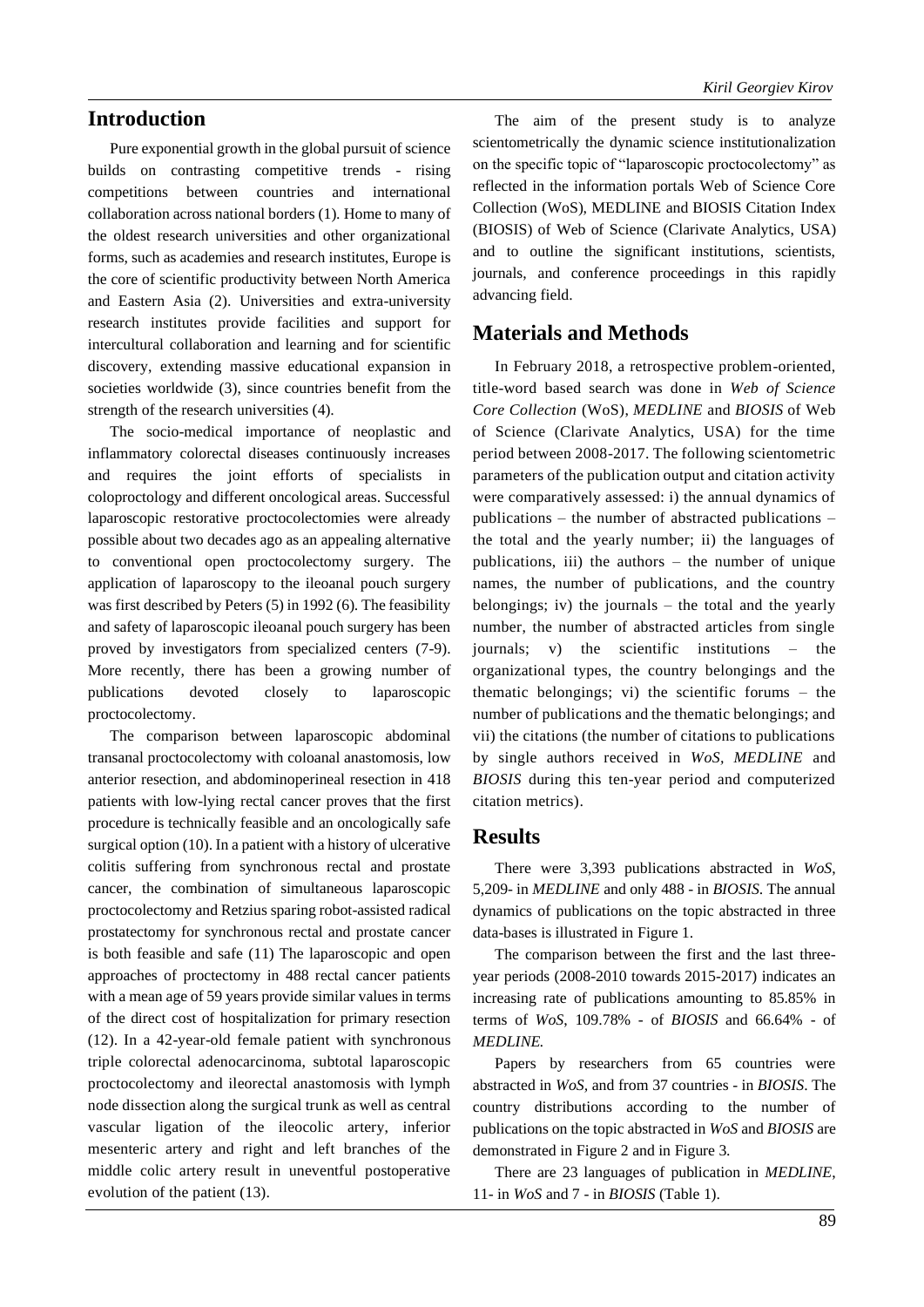

**Figure 1**. The annual dynamics of publications on the topic abstracted in three data-bases



**Figure 2**. The country distributions according to the number of publications on the topic abstracted in *WoS*



**Figure 3**. The country distributions according to the number of publications on the topic abstracted in *BIOSIS*

| Table 1. Most common languages of publications on the |  |
|-------------------------------------------------------|--|
| topic in WoS, MEDLINE and BIOSIS                      |  |

|           |      | WoS           |      | <b>MEDLINE</b> |     | <i>BIOSIS</i> |  |
|-----------|------|---------------|------|----------------|-----|---------------|--|
| Language  | n    | $\frac{0}{0}$ | n    | $\frac{0}{0}$  | n   | $\%$          |  |
| English   | 3298 | 97.20         | 4671 | 89.67          | 469 | 96.11         |  |
| German    | 45   | 1.33          | 51   | 0.010          | 3   | 0.006         |  |
| Spanish   | 29   | 0.86          | 59   | 0.011          | 1   | 0.002         |  |
| French    | 11   | 0.32          | 23   | 0.004          |     |               |  |
| Chinese   |      |               | 210  | 0.04           | 7   | 0.014         |  |
| Japanese  |      |               | 107  | 0.02           | 3   | 0.006         |  |
| Russian   |      |               | 26   | 0.005          | 4   | 0.008         |  |
| Hungarian |      | 0.03          | 11   | 0.002          |     | 0.002         |  |
| Czech     |      |               | 18   | 0.003          |     |               |  |

The fifteen most productive authors on the topic in *WoS*, *MEDLINE* and *BIOSIS* are listed in Table 2. The institutions of these 15 most productive authors (see Table 2) on the topic in *WoS* are listed below.

1. The Japanese Foundation for Cancer Research, Gastroenterology Center, The Cancer Institute Hospital, The Department of Gastroenterological Surgery, Ariake, Tokyo, Japan (5 publications)

- 2. Kitasato University School of Medicine, The Department of Surgery, Kanagawa 2520374, Japan
- 3. Komagome Hospital, Tokyo Metropolitan Cancer and Infectious Diseases Center, The Department of Surgery, Tokyo, Japan
- 4. Yonsei University College of Medicine, Severance Hospital, The Department of Surgery, Division of Colon and Rectal Surgery, Seoul 120752, South Korea (3 publications)
- 5. Kyung Hee University School of Medicine, The Department of Surgery, Seoul 130872, South Korea
- 6. The Catholic University of Korea, The College of Medicine, The Department of Surgery, Seoul 06591, South Korea
- 7. The University Hospital of Cleveland, Case Medical Center, The Division of Colorectal Surgery, Cleveland, OH 44106, USA
- 8. The University of California, Irvine, Irvine Medical Center, The Department of Surgery, The Division of Trauma, Burns and Surgical Critical Care, Orange, CA 92868-3298, USA
- 9. Poole Hospital, The Department of Colorectal Surgery, Dorset BH15 2JB, England, UK

Ten "core" journals containing most papers on the topic abstracted in *WoS* and *MEDLINE* are comparatively shown in Table 3. The analysis of the thematic belongings of the titles of top 25 journals in *WoS* and *MEDLINE* each identifies the dominance of the surgical discipline presenting with 12 journals. Next, there are the endoscopy journals (with five titles) followed by oncology, coloproctology and gastroenterology (with four titles each). In *BIOSIS*, the five "core" journals are the following: *Int J Colorectal Dis* (with 109 abstracted articles), *Gastroenterology* (with 44 abstracted articles, but absent in *MEDLINE*), *Hepatogastroenterology* (with 39 abstracted articles), *Medicine* (Hagerstown) (with 28 abstracted articles), and *Surgery* (St. Louis) (with 19 abstracted articles).

The ten most productive institutions on the topic in *WoS*  are outlined in Table 4, while the four scientific forums with the most numerous abstracted publications - in Table 5.

In *WoS*, a total of 175 single events of 93 scientific forums such as meetings, congresses, conferences and symposia with a total of 710 unique publications on this topic are abstracted*.* The corresponding figures for *BIOSIS* are the following: 30, 19, and 79.

The cumulative computerized citation patterns on the topic in *WoS* and *BIOSIS* are summarized in Table 6.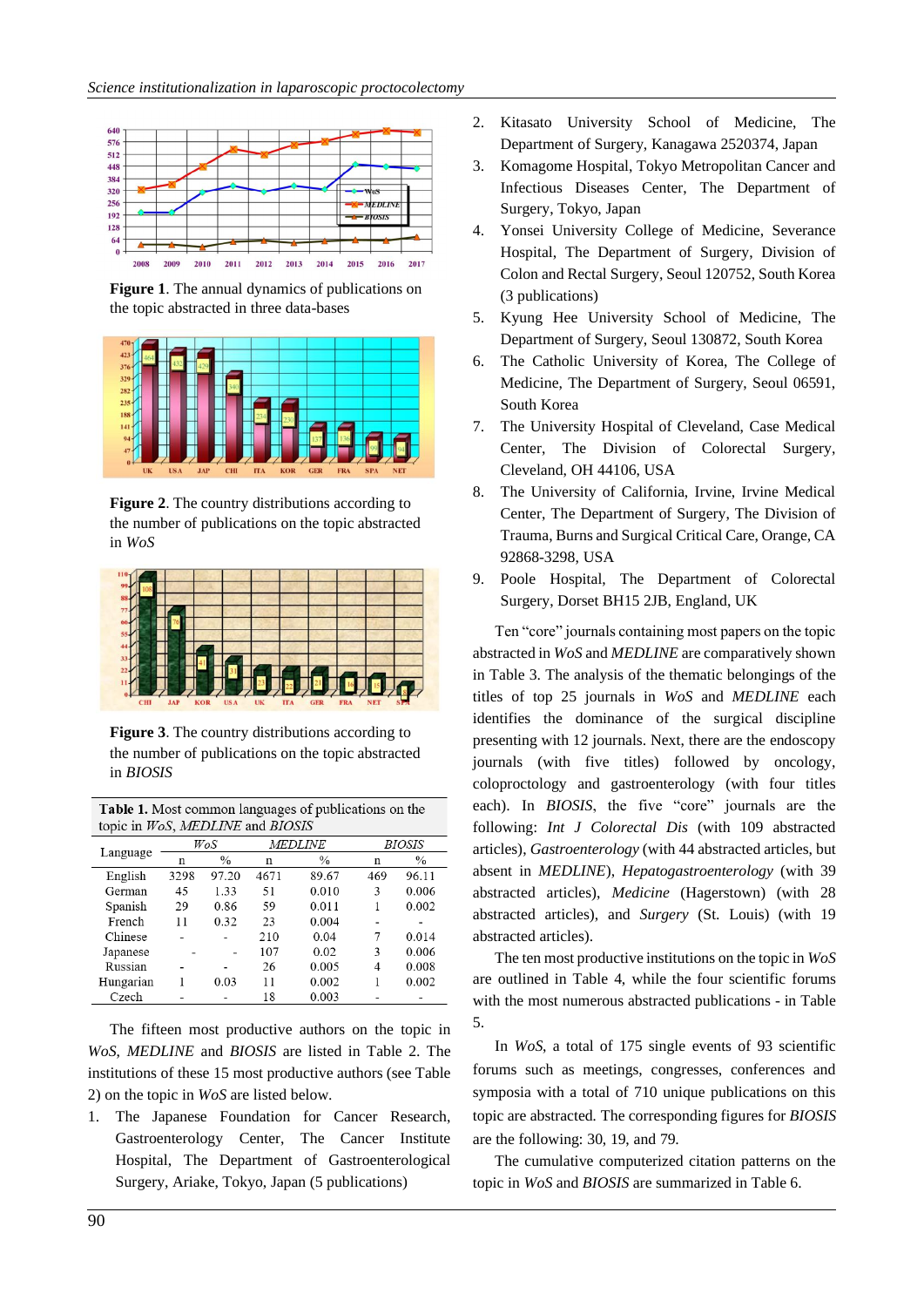| Rank | Author's name       | Country     | WoS | <b>MEDLINE</b> | <i>BIOSIS</i> |
|------|---------------------|-------------|-----|----------------|---------------|
| 1.   | Masahiko Watanabe   | Japan       | 48  | 35             | 6             |
| 2.   | Conor P. Delaney    | USA         | 45  | 48             | 3             |
| 3.   | Toshiharu Yamaguchi | Japan       | 49  | 24             |               |
| 4.   | Takashi Akiyoshi    | Japan       | 39  | 39             |               |
| 5.   | Masashi Ueno        | Japan       | 38  | 38             | 4             |
| 6.   | Kang Young Lee      | South Korea | 33  | 32             | 8             |
| 7.   | Yosuke Fukunaga     | Japan       | 32  | 34             | 3             |
| 8.   | Yoshia Fujimoto     | Japan       | 32  | 33             | 4             |
| 9.   | Tsuyoshi Konishi    | Japan       | 30  | 35             | 3             |
| 10.  | Amjad Parvaiz       | UK          | 33  | 17             |               |
| 11.  | Hyuk Hur            | South Korea | 30  | 32             |               |
| 12.  | Nam Kyu Kim         | South Korea | 29  | 36             | 9             |
| 13.  | Seung Hyuk Baik     | South Korea | 27  | 34             |               |
| 14.  | Alessio Pigazzi     | USA         | 26  | 23             | 2             |
| 15.  | Jun-Gi Kim          | South Korea | 26  | 18             | 2             |

Table 2. Most productive authors on the topic in WoS, MEDLINE and BIOSIS

Table 3. 'Core' journals on the topic in WoS and MEDLINE

| Rank | Journal title                                              | WoS | <b>MEDLINE</b> |
|------|------------------------------------------------------------|-----|----------------|
| l.   | Diseases of the Colon & Rectum                             | 389 | 183            |
|      | Surgical Endoscopy and Other Interventional Techniques     | 361 | 574            |
| 3.   | Colorectal Disease                                         | 186 | 291            |
| 4.   | <b>British Journal of Surgery</b>                          | 197 | 90             |
|      | Surgical Laparoscopy, Endoscopy & Percutaneous Techniques  | 128 | 197            |
| 6.   | International Journal of Colorectal Disease                | 122 | 167            |
|      | Techniques in Coloproctology                               | 107 | 159            |
| 8.   | Journal of Laparoendoscopic & Advanced Surgical Techniques | 94  | 161            |
| 9.   | Annals of Surgery                                          | 81  | 108            |
| 10.  | World Journal of Surgery                                   | 59  | 89             |

Table 4. Most productive institutions on the topic in  $WoS$ 

| Rank | Institution                             | Country         | n  |
|------|-----------------------------------------|-----------------|----|
|      | Cleveland Clinic Foundation             | USA             | 87 |
| 2.   | Japanese Foundation for Cancer Research | Japan           | 83 |
| 3.   | Imperial College London                 | UK              | 71 |
| 4.   | Case Western Reserve University         | USA             | 63 |
|      | Assistance Publique Hopitaux Paris      | France          | 61 |
| 6.   | University of London                    | UK              | 48 |
| 7.   | Yonsei University                       | South Korea     | 43 |
| 8.   | Vrije Universiteit Amsterdam            | The Netherlands | 43 |
| 9.   | Osaka University                        | Japan           | 41 |
| 10.  | University of Barcelona                 | Spain           | 39 |

Table 5. Scientific forums with most publications abstracted on the topic in  $WoS$ 

| Rank       | Scientific forum title                                                                        | Single events | Publications |
|------------|-----------------------------------------------------------------------------------------------|---------------|--------------|
| 1.         | Annual Meeting of the American Society of Colon and Rectal Surgeons (ASCRS)                   |               | 273          |
| , <u>,</u> | Digestive Disease Week Conference (DDW)                                                       |               | 49           |
| . ر        | Annual Meeting of the Society of American Gastrointestinal and Endoscopic<br>Surgeons (SAGES) |               | 33           |
| 4.         | Annual Clinical Congress of the American College of Surgeons                                  |               | 19           |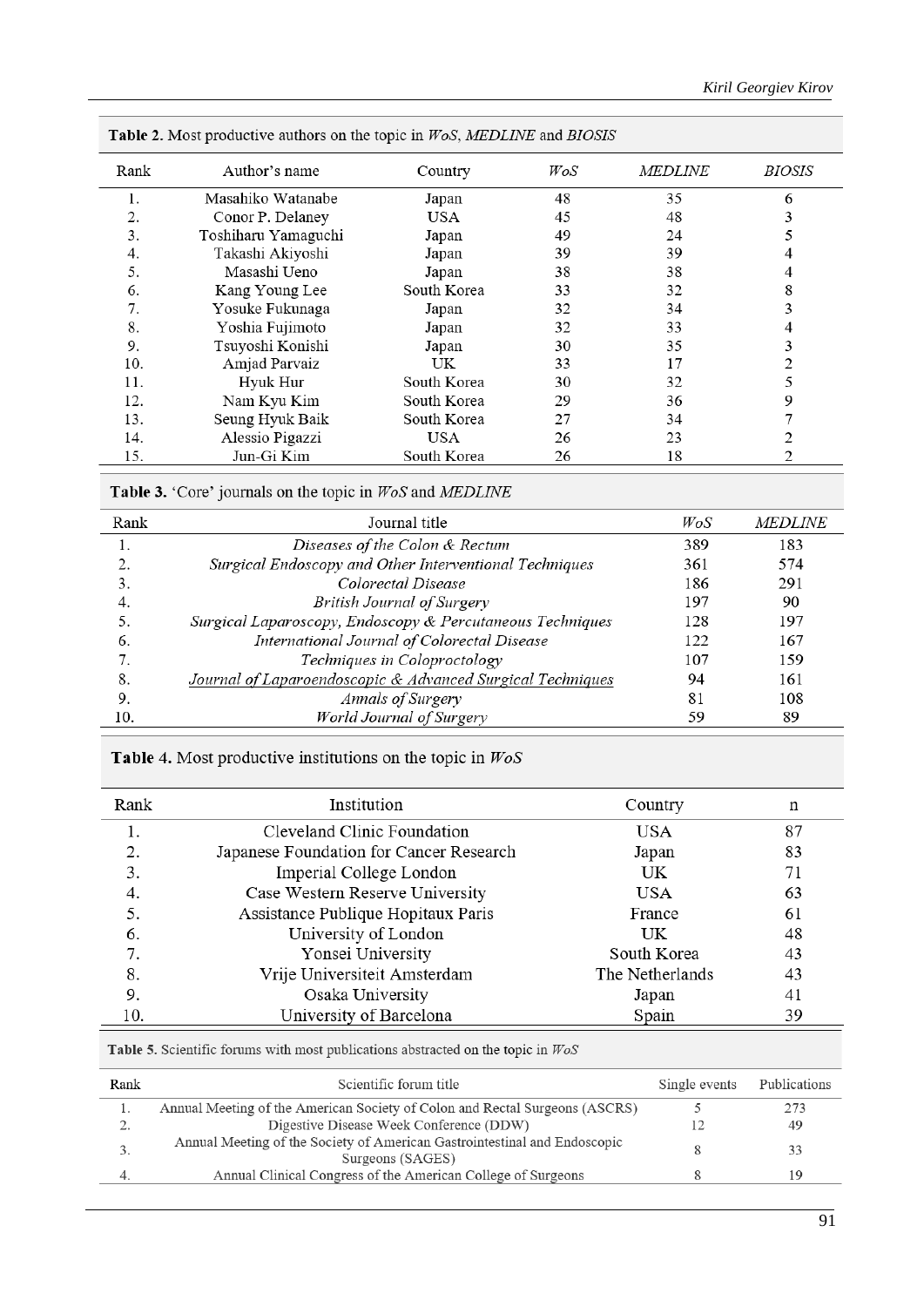| <b>Table 6.</b> Cumulative citation patterns on the topic in $W \circ S$ and BIOSIS |         |               |  |  |
|-------------------------------------------------------------------------------------|---------|---------------|--|--|
| Citation parameter                                                                  | WoS     | <i>BIOSIS</i> |  |  |
| total number of publications                                                        | 3393    | 488           |  |  |
| sum of the times cited                                                              | 32008   | 803           |  |  |
| sum of the times cited without self-citations                                       | 20.424  | 539           |  |  |
| percentage of these times cited                                                     | 63.81   | 67.12         |  |  |
| citing articles                                                                     | 11102   | 604           |  |  |
| citing articles without self-citations                                              | 9080    | 466           |  |  |
| percentage of these citing articles                                                 | 81.79   | 77.15         |  |  |
| average citations per item                                                          | 9.43    | 1.65          |  |  |
| average citations per year                                                          | 2909.82 | 73.00         |  |  |
| articles cited at least once                                                        | 2058    | 225           |  |  |
| percentage of these articles                                                        | 60.65   | 46.11         |  |  |
| h-index                                                                             | 72      | 12            |  |  |

The analysis of the count of the citations received by top 30 articles reveals that the corresponding numbers range from 109 to 393 in *WoS*, from 131 to 393 - in *MEDLINE*, and from 7 to 32 in *BIOSIS*. Nine papers appear in *MEDLINE* only, but 25 - in *BIOSIS* only. The 10 most cited articles on the topic in *WoS* are indicated in Table 7. It should be added that the paper by P. Bucher *et al.*  from Switzerland (*Int J Colorectal Dis.*  2008; 23: 1013-1016) has received a total of 309 citations in *MEDLINE.*

Table 7. Ten most cited articles on the topic in  $WoS$ 

| First author's name         | Country         | Journal title, volume, year & pages                | n   |
|-----------------------------|-----------------|----------------------------------------------------|-----|
| M.H.G.M. van der Pas et al. | The Netherlands | Lancet Oncology 2013,19,210-218                    | 393 |
| F.H. Remzi et al.           | USA.            | Colorectal Diseases 2008,10,823-826                | 366 |
| S.B. Kang et al.            | South Korea     | Lancet Oncology 2010,11,637-645                    | 362 |
| H.J. Bonjer et al.          | The Netherlands | Lancet Oncology 2009,10,44-52                      | 356 |
| M.S. Vlug et al.            | The Netherlands | Annals of Surgery 2011,254,868-875                 | 312 |
| A.M. Lacy et al.            | Spain           | Annals of Surgery 2008,248,1-7                     | 309 |
| J. Lujan et al.             | Spain           | British Journal of Surgery 2009,96,982-989         | 231 |
| H.J. Bonjer et al.          | The Netherlands | New England Journal of Medicine 2015,372,1324-1332 | 228 |
| S.H. Baik et al.            | South Korea     | Annals of Surgical Oncology 2009,16,1480-1487      | 220 |
| E. Kuhry et al.             | Norway          | Cancer Treatment Reviews 2008,34,498-504           | 213 |

#### **Discussions**

As a whole, our results display a considerable dynamic science stratification in this specific narrow field similarly to the majority of "hot" topics in contemporary clinical medicine and biomedicine.

There has been a gradual growth in the publication output during the whole period of observation. We established an outlined domination of the authors from the UK, USA and Japan in *WoS*, and from China, Japan and South Korea in *BIOSIS*. The relatively great absolute count and relative share of publications in Chinese and Japanese abstracted in *MEDLINE* are plentiful, indeed. Seven out of a total of the 15 most productive authors work in three scientific institutions in Japan, while five authors work in three scientific institutions in South Korea. The most productive institutions are located in seven countries from Europe, North America, and Asia. It is noteworthy that the percentages of the cited and citing articles without selfcitations in *WoS* and *BIOSIS* are considerable. In *WoS*, the 10 most-cited papers are by authors from five countries. Out of them, there are four articles by researchers from the Netherlands and two by scholars from South Korea and Spain (one from each country).

There are certain advantages and disadvantages of these data-bases (14). Certain obvious differences in terms of quantitative parameters between the data-bases are due to the different editorial policy of these information centers. This should be improved in order to warrant an optimal coverage aim of the primary literature and more precise indexing algorithms.

According to an original scientometric concept, there is a unity of institutionalization, interdisciplinarity and internationalization of contemporary science and university education (15, 16). The integration of these components plays a crucial role in the further enhancement of research effectiveness and improvement of science infrastructure at an individual, local, national and international level (17).

The institutionalization of research includes the intrinsic features of the historically established disciplinary organization of scientific and higher educational structures according to the enhanced current requirements and already gained social recognition of the topic. Thus, it is an essential component of the mature scientific discipline or subdiscipline (16, 17, 18).

Along with the acknowledged problem-oriented denominations of single institutions of different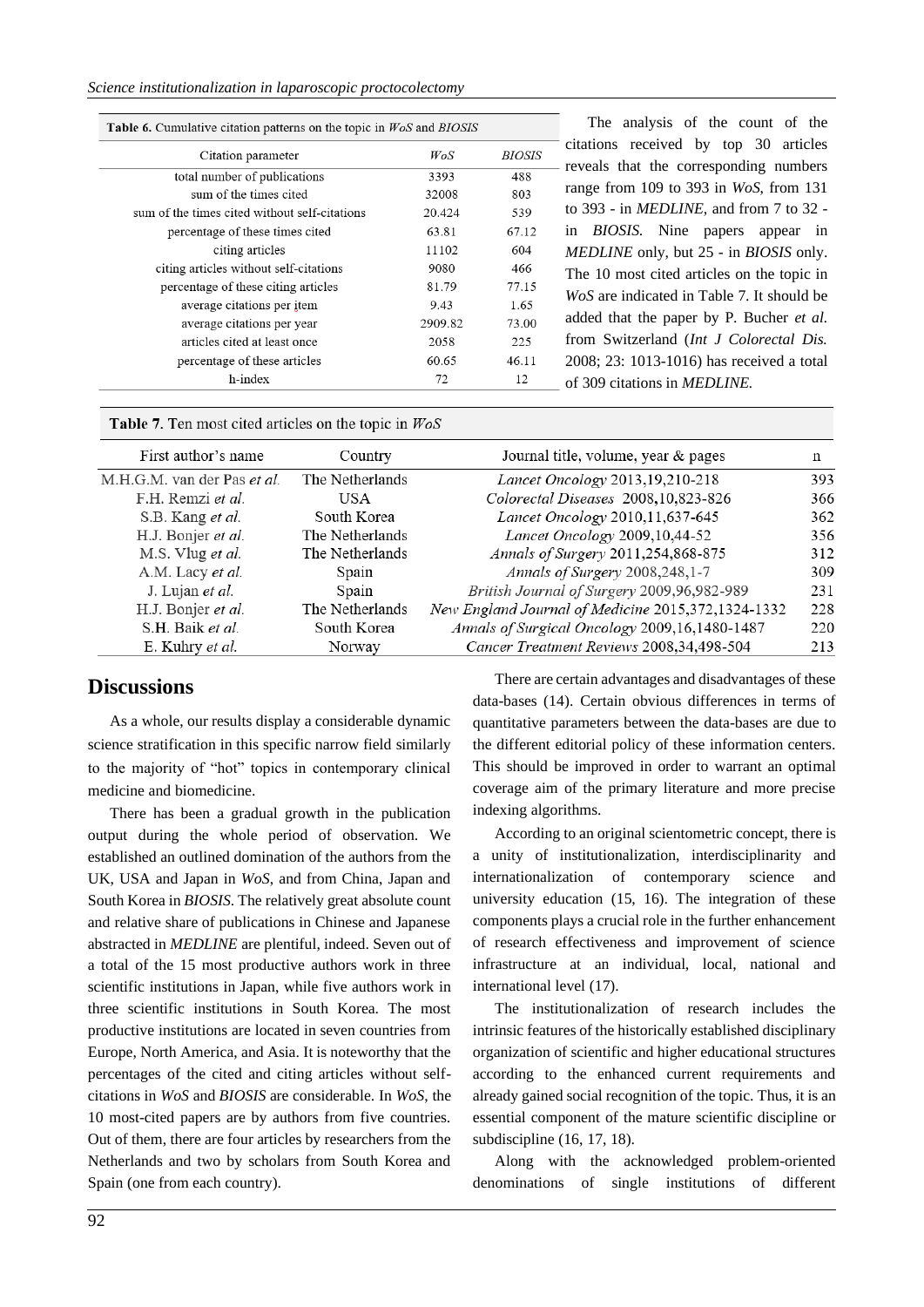organizational type, the following essential components belong to science institutionalization (17, 18): i) the organization of national and international scientific forums on a concrete interdisciplinary (or narrowmonodisciplinary) topic; ii) the regular publication of problem-oriented and narrow- or broad-profile inter- or monodisciplinary journals and monographs and their subsequent inclusion in secondary information sources and data-bases; iii) the foundation of national and international scientific societies and associations; iv) the establishment of corresponding university departments and/or their subdivisions granting the regular education of students; v) the introduction of postgraduate studies and preparation of doctoral dissertations; vi) the introduction of the topic into the university students' curricula, initially, in the form of extracurricular activity such as invited lectures delivered by experts from the same country or abroad, the publication of textbooks and manuals, the organization of summer schools, etc.; vii) the creation and subsequent dynamic development of corresponding paradigms or paradigm circles, etc.

Some newly-published investigations testify the constant interest in science institutionalization worldwide.

The neo-institutional analysis of a comprehensive historical database from 1900 to 2010 reveals both stable and dynamic patterns of production and productivity in the fields of Science, Technology, Engineering, Mathematics, and Health in Germany, France, Belgium, and Luxembourg and reveals the varying contributions of different organizational forms, especially research universities and research institutes (2). The comparison between the institutionalization pathways that create the conditions necessary for the continuous and strong growth in scientific productivity reveals the research university as the key organizational form across countries.

The professionalization and institutionalization of the history of psychology as a specialty in the United States of America is analyzed as a historical-sociological model (19). Although in the late XIXth and the early XXth centuries, German scholarship represents a model that deeply inspires sociologists across the United States, the institutionalization of sociology within the American universities takes place much earlier and faster than in their German counterparts (20).

The institutionalization framework elements such as nominal, leadership, administrative support, multi-yearly funding, research targets, formal researcher-to-researcher exchange, visibility, evaluation, and supporting characteristics are examined in five case studies of the institutionalization framework in order to account for the development of international university research ventures between the US universities, on the one hand, and China and Singapore's universities, on the other hand (21). Both the institutionalization and the internationalization of research devoted to the applications of the geographical information systems in health planning are scientometrically ascertained (14).

The emerging institutionalization of collaborative university-industry networks in Russia is explored by means of conceptual perspectives from institutional theory, especially based on arguments from the strategic choice, network-building, and network failure studies (22). The process of institutionalization of Russian traumatology and orthopedics is examined (23). The contributions made by Howard Wilcox Haggard to the institutionalization and consolidation of modern alcohol studies in the twentiethcentury post-Prohibition America are considerable (24). The crucial role played by Ernst von Leyden (1832-1910) in the institutionalization of cancer research in Germany since 1900 is being emphasized (25). The institutionalization of a palliative and end-of-life care educational program is implemented in a medical school curriculum at the University of Maryland School of Medicine in Baltimore, MD, USA (26). Due to the inevitable cooperation of different hospital specialties, the institutionalization of skull base surgery is possible through the creation of the Interdisciplinary Center of Skull Base Surgery at the University Hospital of Leipzig, Germany, in 1997 (27). The history of the institutionalization of asylum and forensic psychiatry in Bucharest during the  $XIX<sup>th</sup>$  century is also described (28). The institutionalization of neuroethics in Korea is an integral component of Korea's Brain Initiative within the neuroscience research (29).

#### **Conclusions**

The expansion of laparoscopic proctocolectomy in modern coloproctology is closely related to the effective science institutionalization in this narrow field and it is still not scientometrically analyzed. A durable increase in the world's publication output and international prestige of the scientific community from powerful and smaller countries has convincingly been proved as a result of the effective science institutionalization in the most productive centers worldwide. Our present results convincingly demonstrate that the constellation of such specific scientometric indicators enlarges the capacities of problem-oriented analyses and faces the challenges of the timely identification of the essential patterns of scientific advances in these rapidly expanding interdisciplinary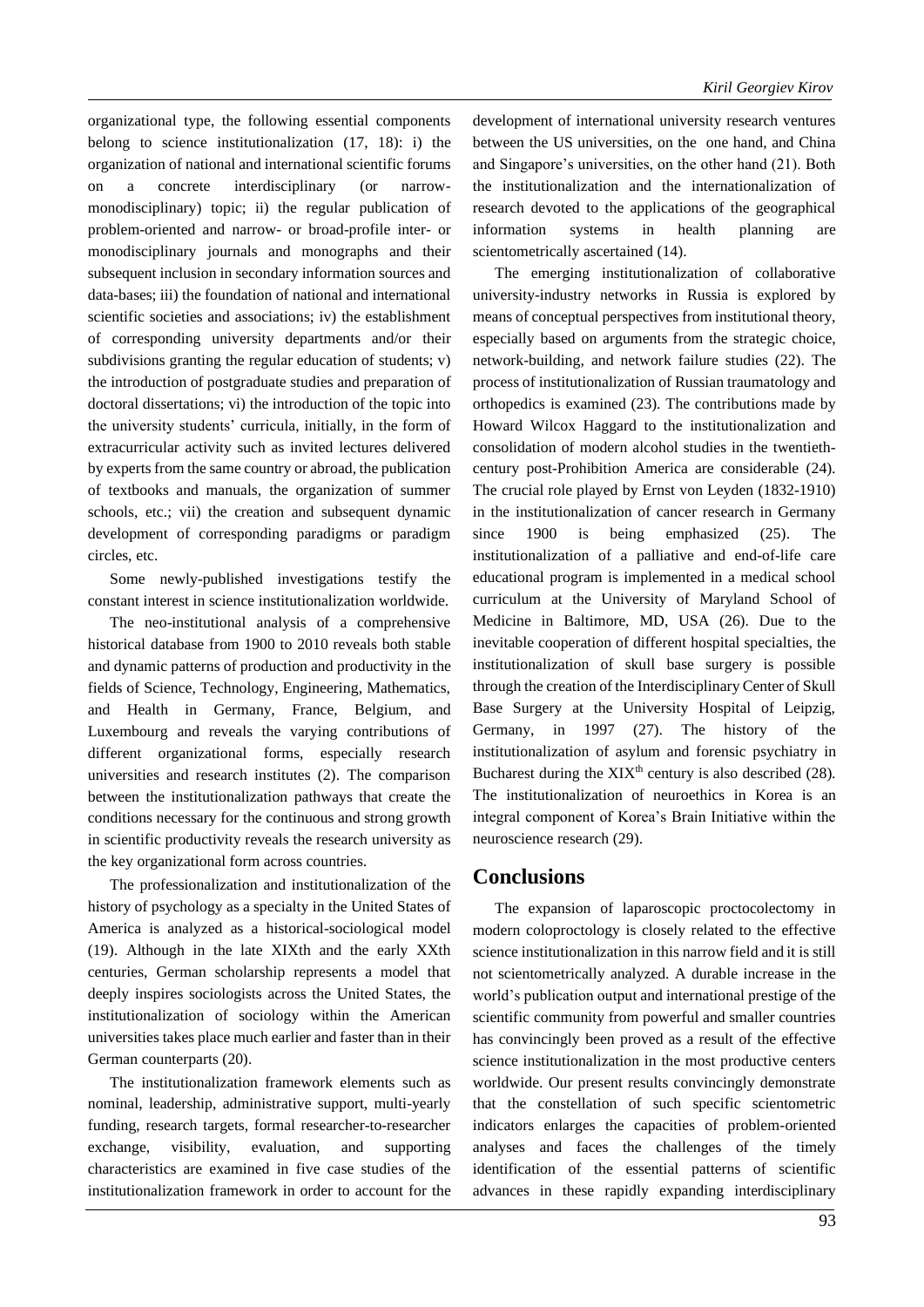fields. They are in line with the tendency towards the broader implementation of the scientometric approach to the timely identification of promising research topics. The systematized files with bibliographic, abstracted and fulltext information about laparoscopic proctocolectomy could successfully be used by experienced coloproctologists and beginners from smaller countries, institutional and national science managers and journal editors, as well as in the practice-oriented research involving national and/or international collaborative teams. This complex scientometric methodology could become popular in the postgraduate university curricula.

# **Conflict of interest disclosure**

There are no known conflicts of interest in the publication of this article.

# **Compliance with ethical standards**

Any aspect of the work covered in this manuscript has been conducted with the ethical approval of all relevant bodies and that such approvals are acknowledged within the manuscript.

# **References**

1. Zhang L, Powell JJW, Baker DP. Exponential growth and the shifting global center of gravity of science production, 1900-2011. *Change: Magazine Higher Learn*. 2015; 47(4): 46-9.

DOI: 10.1080/00091383.2015.1053777

- 2. Powell JJW, Dusdal J. Science production in Germany, France, Belgium, and Luxembourg: Comparing the contributions of research universities and institutes to science, technology, engineering, mathematics, and health. *Minerva*. 2017; 55(4): 413-34. DOI: 10.1007/s11024-017-9327-z
- 3. Schofer E, Meyer JW. The worldwide expansion of higher education in the twentieth century. *Am Sociol Rev*. 2005; 70(6): 898-920. DOI: 10.1177/000312240507000602
- 4. Baker DP. The schooled society: the educational transformation of culture. Stanford University Press,
- Stanford. 2014. 5. Peters WR. Laparoscopic total proctocolectomy with creation of ileostomy for ulcerative colitis: report of two cases. *J Laparoendosc Surg*. 1992; 2(3): 175-8. DOI: 10.1089/lps.1992.2.175
- 6. Hemandas AK, Jenkins JT. Laparoscopic pouch surgery in ulcerative colitis. *Ann Gastroenterol*. 2012; 25(4): 309-16. PMID: 24714253
- 7. Thibault C, Poulin EC. Total laparoscopic proctocolectomy and laparoscopy-assisted proctocolectomy for inflammatory bowel disease: operative technique and preliminary report. *Surg Laparosc Endosc*. 1995; 5(6): 472-6. PMID: 8611996
- 8. Santoro E, Carlini M, Carboni F, Feroce, A. Laparoscopic total proctocolectomy with ileal J pouchanal anastomosis. *Hepatogastroenterology*. 1999; 46(26): 894-9. PMID: 10370634
- 9. Marcello PW, Milsom JW, Wong SK, Hammerhofer KA, Goormastic M, Church JM, et al. Laparoscopic restorative proctocolectomy: case-matched comparative study with open restorative proctocolectomy. *Dis Colon Rectum*. 2000; 43(5): 604- 8. DOI: 10.1007/BF02235570.pdf
- 10. Kye BH, Kim JG, Cho HM, Kim HJ, Chun CS. Laparoscopic abdominal transanal proctocolectomy with coloanal anastomosis is a good surgical option in selective patients with low-lying rectal cancer: A retrospective analysis based on a single surgeon's experience. *J Laparoendosc Adv Surg Tech A*. 2018; 28(3): 269-77. DOI: 10.1089/lap.2017.0226
- 11. Gys B, Fransis K, Hubens G, Van den Broeck S, Op de Beeck B, Komen N. Simultaneous laparoscopic proctocolectomy (TaTME) and robot-assisted radical prostatectomy for synchronous rectal and prostate cancer. *Acta Chir Belg*. 2019; 119(1): 47-51. PMID: 29198168. DOI: 10.1080/00015458.2017.1411550
- 12.Silva-Velazco J, Dietz DW, Stocchi L, Costedio M, Gorgun E, Kalady MF, et al. Considering value in rectal cancer surgery: an analysis of costs and outcomes based on the open, laparoscopic, and robotic approach for proctectomy. *Ann Surg*. 2017; 265(5): 960-8. DOI: 10.1097/SLA.0000000000001815
- 13. Okoshi K, Mizumoto M, Kinoshita K. Laparoscopic subtotal proctocolectomy for synchronous triple colorectal cancers: a case report. *Asian J Endosc Surg*. 2016; 9(4): 303-6. DOI: 10.1111/ases.12304
- 14. Murad AA, Tomov DT. Institutionalization and internationalization of research on the applications of the geographical information systems in health planning. *Scientometrics*. 2012; 91(1): 143-58. DOI: 10.1007/s11192-011-0567-7
- 15. Tomov DT. Internationalization of interdisciplinary scientific communications (the case of testicular morphology). PhD thesis. Centre for Science Studies, Sofia (in Bulgarian). 1998.
- 16. Tomov DT. The unity of interdisciplinarity, institutionalization and internationalization of science: